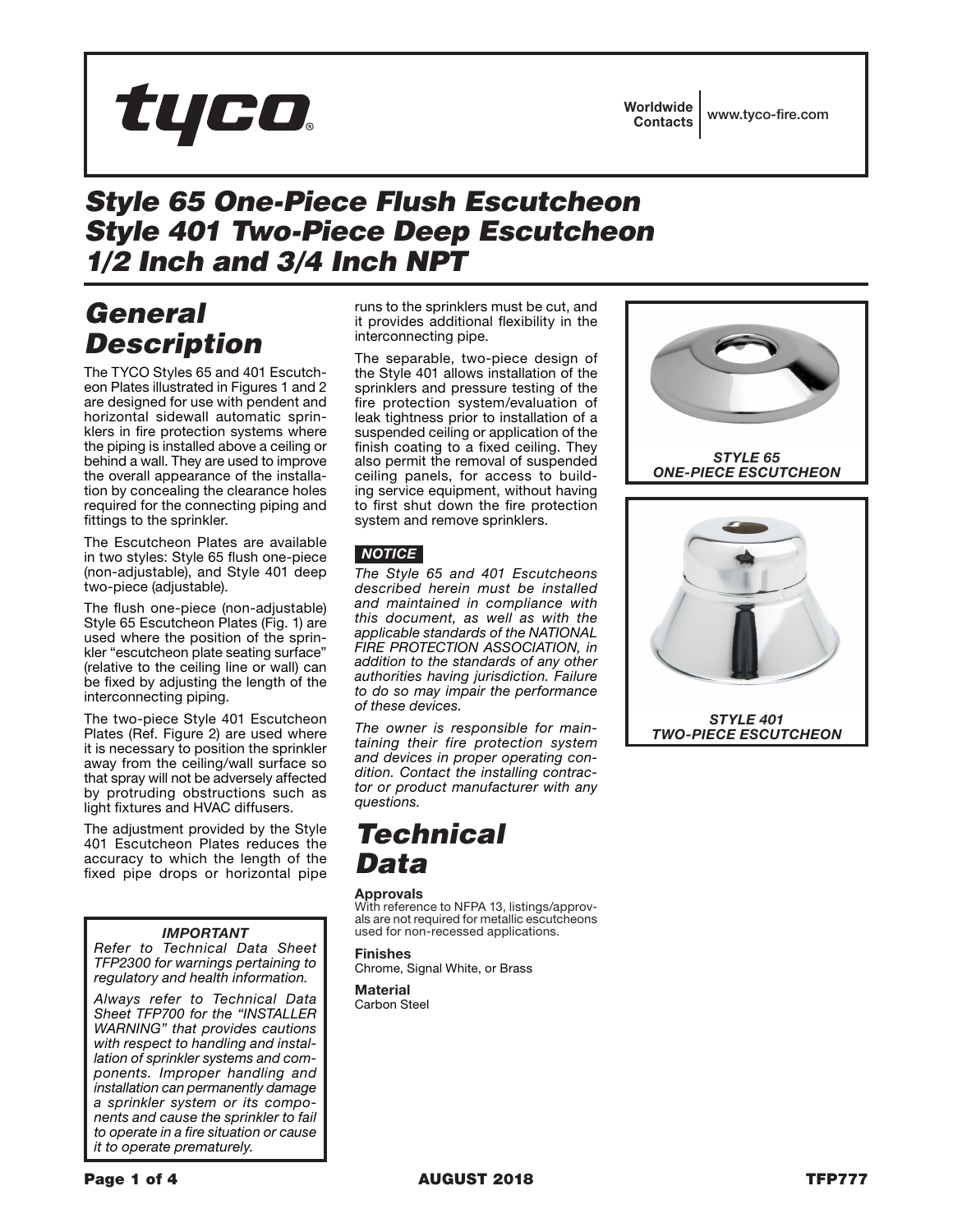

# *Installation*

The TYCO Styles 65 and 401 Escutcheon Plates must be installed in accordance with this section.

#### General Instructions

A leak-tight 1/2 in. NPT sprinkler joint should be obtained with a torque of 7 to 14 ft-lb and 10 to 20 ft-lb should be sufficient for a 3/4 in. NPT sprinkler. Higher levels of torque may distort the sprinkler orifice seat with consequent leakage.

Do not attempt to make-up for insufficient adjustment in an Escutcheon Plate by under- or over-tightening the sprinkler. Readjust the position of the sprinkler fitting to suit.

#### Style 65

The pipe connected to the sprinkler fitting must be cut so that the escutcheon plate seating surface is at the proper nominal distance in front of the wall or below the ceiling. Manufacturing variations in the take-out of the fittings as well as the make-in of the sprinklers (as permitted by ANSI B1.20.1) may require that trial cuts of the connecting pipe be made.

Proceed with the assembly as follows:

Step 1. Insert the threaded end of the sprinkler through the Escutcheon Plate. Step 2. Apply pipe thread sealant sparingly to the sprinkler threads only. Use of a non-hardening type of TEFLON based pipe thread sealant is recommended.

Step 3. Hand tighten the sprinkler with the attached Escutcheon Plate into the sprinkler fitting.

**Step 4.** Using the appropriate sprinkler wrench, tighten the sprinkler into the fitting.

#### Style 401

The pipe connected to the sprinkler fitting must be cut so that the escutcheon plate seating surface is at the proper nominal distance in front of the wall or below the ceiling.

Proceed with the assembly as follows:

Step 1. Separate the two pieces of the Escutcheon Plate and screw the cup onto the sprinkler until the plate is engaged onto the last thread of the sprinkler.

**Step 2.** Apply a brush-on pipe thread sealant sparingly to the sprinkler threads only. Use of a non-hardening type of TEFLON based pipe thread sealant is recommended.

**Step 3. Hand tighten the sprinkler with** the attached inner plate into the sprinkler fitting.

**Step 4.** Using the appropriate sprinkler wrench, tighten the sprinkler into the fitting.

Step 5. After a suspended ceiling has been installed or the finish coat has been applied to a wall or fixed ceiling (as appropriate), align the detents in the skirt over those in the cup and then slide the cup over the skirt until it comes in contact with the mounting surface. Do not push the skirt such that it will lift a ceiling tile out of its normal position.

Holding the skirt in contact with the mounting surface, rotate the skirt approximately 1/8-turn in relation to the cup creating a friction fit between the skirt detents and the cup wall, to hold the Escutcheon Plate firmly together.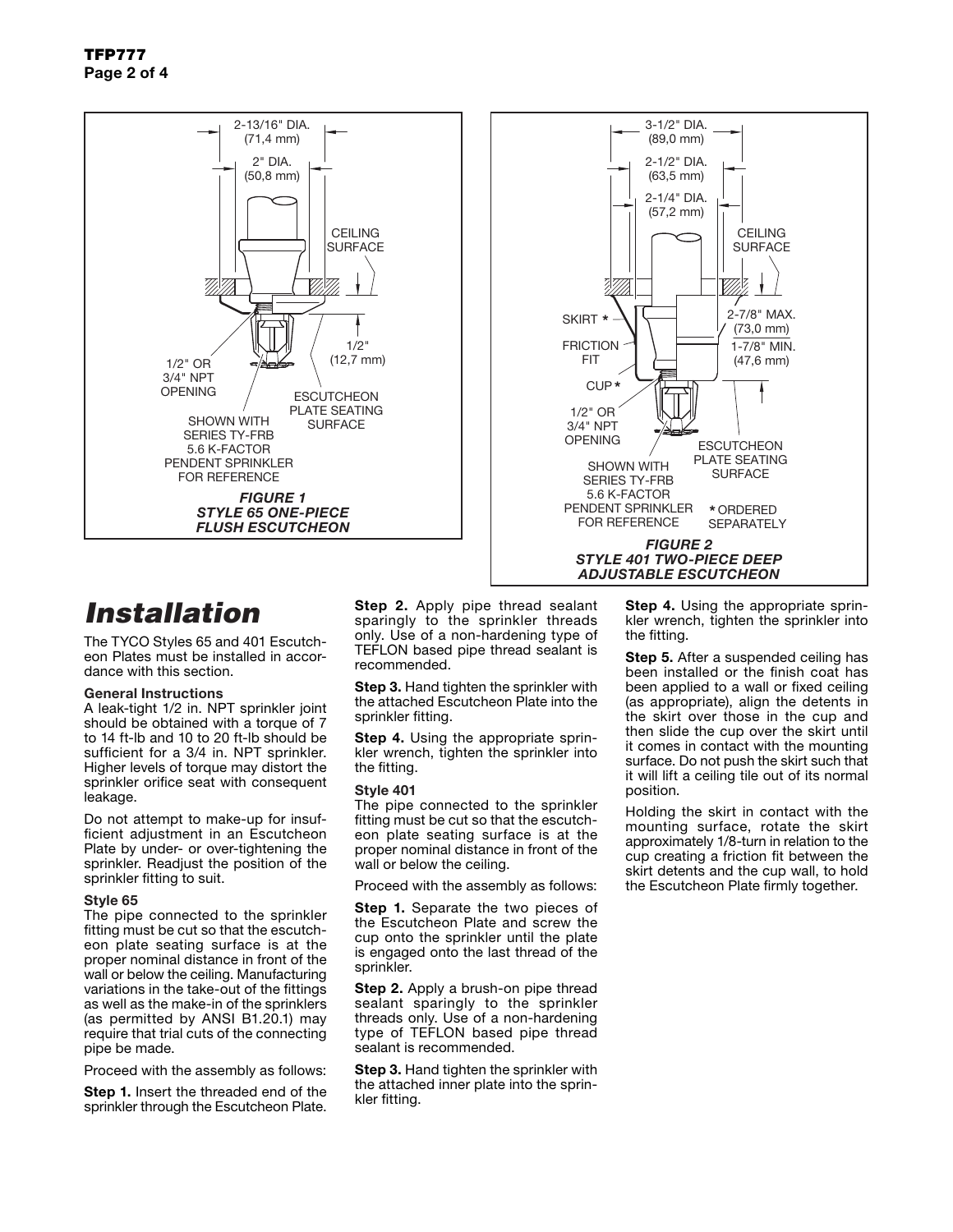# *Care and Maintenance*

The TYCO Style 65 and 401 Escutcheon Plates must be maintained and serviced in accordance with this section. Any impairments must be immediately corrected.

The owner is responsible for the inspection, testing, and maintenance of their fire protection system and devices in compliance with this document, as well as with the applicable standards of the NATIONAL FIRE PROTECTION ASSOCIATION (e.g., NFPA 25), in addition to the standards of any authority having jurisdiction. Contact the installing contractor or product manufacturer with any questions.

It is recommended that automatic sprinkler systems be inspected, tested, and maintained by a qualified Inspection Service in accordance with local requirements and/or national codes.

After placing a fire protection system in service, notify the proper authorities and advise those responsible for monitoring proprietary and/or central station alarms.

# *Limited Warranty*

For warranty terms and conditions, visit www.tyco-fire.com.

# *Ordering Procedure*

Contact your local distributor for availability. When placing an order, indicate the full product description and Part Number (P/N).

### Style 65 One-Piece

Flush Escutcheon Specify: Style 65 One-Piece Flush

Escutcheon, (specify thread size), (specify finish), P/N (specify):

## **1/2 In. NPT**

| Signal White (RAL9003). 1174 |
|------------------------------|
| 3/4 In. NPT                  |

#### Chrome Plated . . . . . . . . . . . . . . . . . . . . . . . 1152 Signal White (RAL9003). . . . . . . . . . . . . . . . 1175 Brass Plated. . . . . . . . . . . . . . . . . . . . . . . . . 1184

### Style 401 Two-Piece

## Deep Escutcheon

The Style 401 Two-Piece Deep Escutcheon is comprised of separately ordered Cup and Skirt components.

#### **Cup**

Specify: Style 401 Two-Piece Deep Escutcheon Cup, (specify thread size), (specify finish), P/N (specify):

#### **1/2 In. NPT**

| Chrome Plated1192            |  |
|------------------------------|--|
| Signal White (RAL9003). 1196 |  |
| Brass Plated 1194            |  |

### **3/4 In. NPT**

| Chrome Plated1193            |  |
|------------------------------|--|
| Signal White (RAL9003). 1197 |  |
| Brass Plated 1195            |  |

#### **Skirt**

Specify: Style 401 Two-Piece Deep Escutcheon Skirt, (specify finish), P/N (specify):

| Chrome Plated 1198           |  |
|------------------------------|--|
| Signal White (RAL9003). 1200 |  |
| Brass Plated1199             |  |